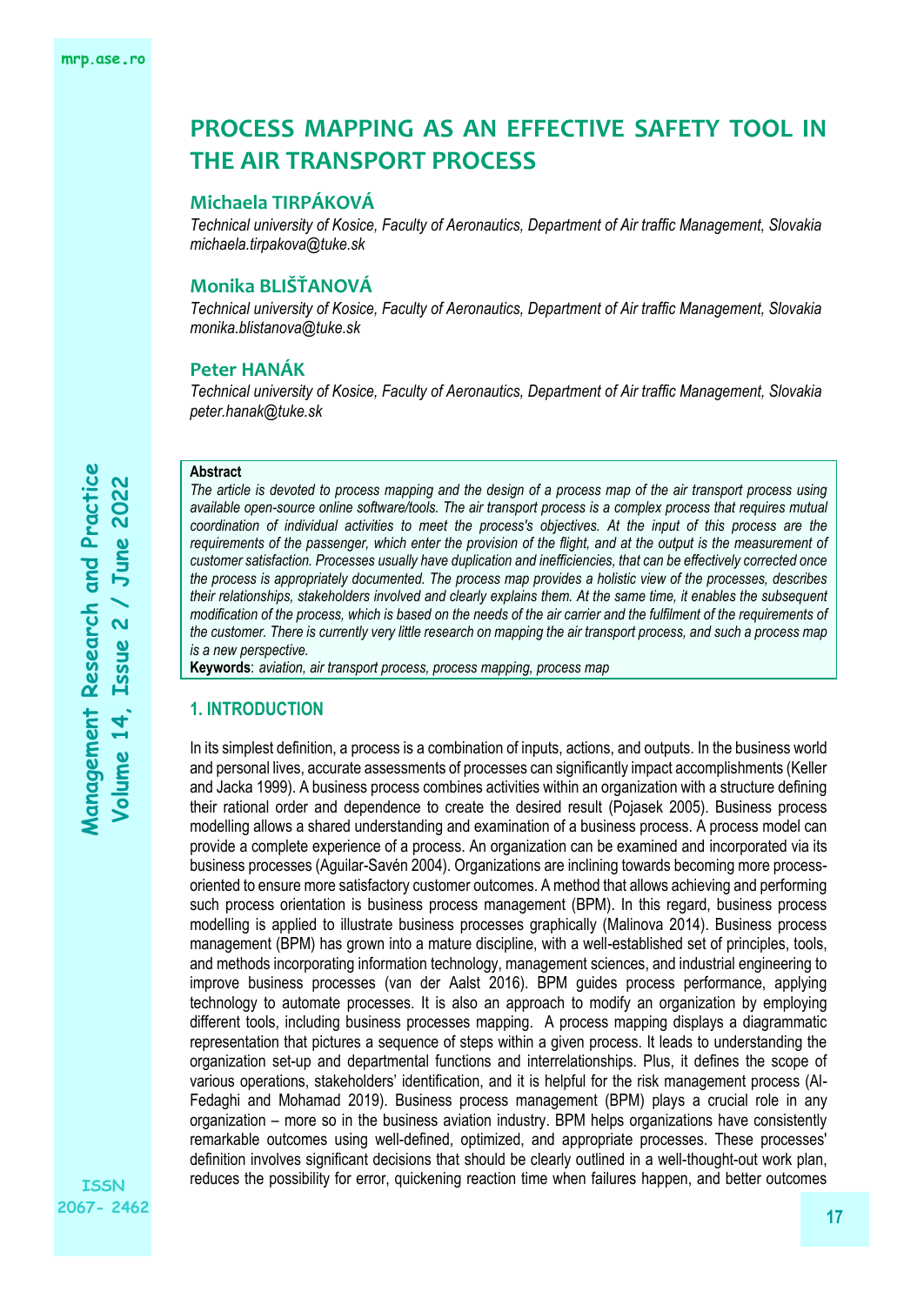(Brechter 2022). Aviation is a particular sector that focuses primarily on the safety and quality of services provided. Therefore, the processes are more complex, and their preparation and provision are more thorough. Designing and correctly describing processes in air transport requires sufficient knowledge not only in the field of business process management but also in the field of safety, including the inevitable requirements placed on the air carrier. The relevant legal framework regulates the safety issue, including risk management, in Commission Regulation (EU) no. 965/2012, in which the requirement ORO.GEN.200 specifies the obligation to implement and proactively use the Safety Management System (SMS) (Hamdi 2018). In general, process mapping is still a relatively unexplored area in aviation. The absence of process mapping in aviation is shown by relatively little research, which deals mainly with describing or mapping specific activities, such as aircraft maintenance (Raju 2011), enhancing safety and control maintenance of humans (Piechoczek et al. 2017) or mapping at aviation universities (Thatcher 2009). Still, it does not specify the processes (specially air transport process) as an interacting whole. The main reason may be the complexity of processes, emphasizing safety and compliance with safety management system (and the risk management) requirements. As this system should be proactive, systematic, and transparent, processes must be regularly checked and documented. Plus, aviation safety does not have enough methodological guidelines in this area, and there are no official valid checklists or prompt lists that would be very helpful.

### **2. METHODOLOGY**

The qualitative part of the research was focused on collecting data about the process, process mapping, air transportation process and process mapping in aviation. For the data collection, a standard search approach and methods were used. Online academic databases (particularly Web of Science) were explored by using the search terms "process", "process mapping", "process map", and "aviation". Traditional analysis, synthesis, description, standard search methods, and frameworks were used to develop the article. The following part of the research was focused on a thorough study and selection of business process management tools. Currently, many non-commercial or open-source programs or software allow working quickly and easily. The software features are user-friendly and provide wide use throughout the companies. A BPM platform minimally contains a graphical business process and rule modelling capability, a process registry to manage the modelling metadata, a process performance engine. For the article, a more straightforward open-source tools were used (miro.com), which enabled the creation of a mind map, process map and stakeholder map.

The article is focused on a complete understanding of the air transport process and its description. In the first phase, an easy mind map was created, which serves as an introduction to the issue. It simply explains the relationship between individual air carriers, processes, and outsourcing possibilities. In the second phase, the air transport process was described, divided into three fundamental lines through a process map. All lines interact and create a complete view of the process. The main activities of individual processes were also described. The last part was dedicated to identifying stakeholders who create an important safety context. A simple map of stakeholders was created to describe the processes involved.

# **3. AIR CARRIER AND AVIATION PROCESSES**

Air transport is operated by different air carriers (national, full-service, low-cost, etc.) that use or lease aircraft to provide an entire or part of the air transport process. Customers can be individuals, travel agencies or various companies, entrepreneurs, or postal authorities. Considering the nature of aviation activities, it is now possible to observe different categories of airlines with specific business models on the market (Alternative Airlines 2022). These models significantly affect the processes of the air carrier and its intentions. Still, it can be said that despite the differences in business models, the air transport process remains the same. A process is an event that begins at a certain point, passes through another point, and ends at a certain point - it has a precise trajectory and goal. In the beginning, there is an assumption and its result at the end (Bititci and Muir 1997). Every process has an input or supplier (client) at the beginning and a customer (owner) at the end, is repeated and phased and can be decomposed into activities (Tovia 2022). Aviation processes are basically the same as classic business processes in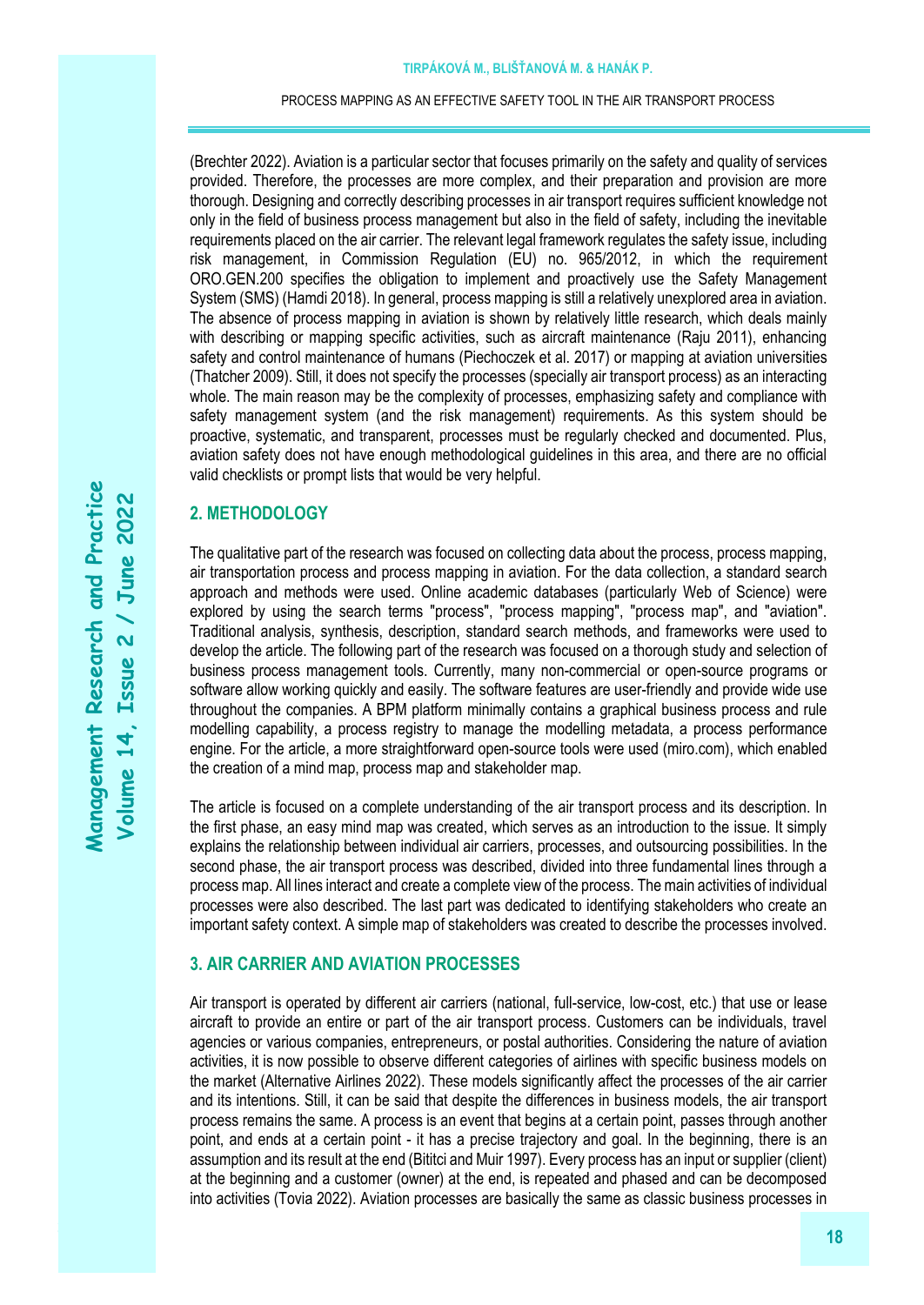other field of interest; at the beginning, there are customer requirements, and at the end, customer satisfaction, i.e., measuring customer satisfaction. The significant difference is that all aviation processes have difficulties managing risks that follow from the implementation and active use of the safety management system. The main priority is process safety and proper stakeholder identification, followed by a risk management process. Therefore, all processes should be adequately described and documented (Yilmaz 2019). Typical air carrier processes can be categorized into three primary processes (Midkif et al. 2004):

**(M) management** - an area of management and planning, administration, quality management system (QMS), business process management (BPM), marketing, documentation, resource management, etc. These processes can be fully or partially outsourced and are based on the basic activities of management (planning, organizing, leading, controlling).

**(P) primary (main)** - process, which is provided by the air carrier, and which is directly related to the flight. These processes consist of flight preparation (pre-flight briefing), flight, and flight evaluation (postflight briefing).

**(S) support -** used to support operations in terms of IT, maintenance, safety/security, infrastructure, etc., in this case, it is a high probability of outsourcing.

The following mind map (Fig. 1) shows the position of the air carrier in direct relation to the processes and possibilities of outsourcing. This scheme helps to understand better the analogy and definition of the relationships between airlines, processes and outsourcing and provides a reasonable basis for further processing in the process map.





The scheme (Fig. 1) shows that the processes that air carriers deal with are significantly affected by the possibility of outsourcing. Airlines' outsourcing services mainly include ground handling, catering, advertising, rental of equipment and warehouses, fuel, banking, and technical services (Polat and Korkmaz 2018).

### **4. PROCESS MAPPING**

Business process management (BPM) has happened into a confirmed management discipline and its importance in the automation-centric corporate economy of today is unquestionable. Without capable BPM software or appropriate tools in business, processes become disorganized and have unpleasant or disastrous consequences (especially in aviation). BPM tools create a systematic method to optimize business processes and as the discipline developed, several BPM tools have appeared (KissFlow 2022). Several BPM and other management software (KissFlow, ProcessMaker, Zoho Creator, Nintex, Bizagi,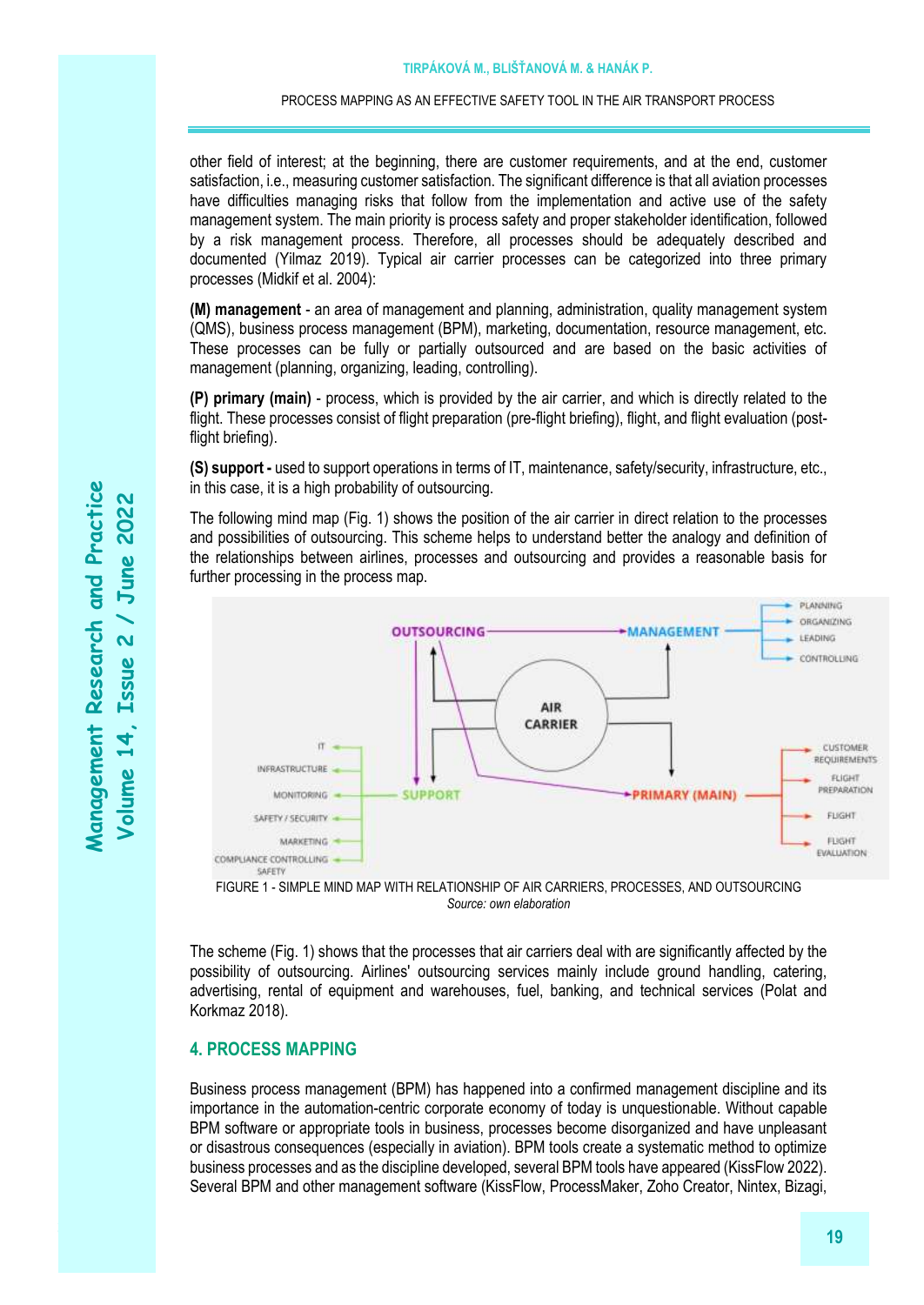Wrike, Miro) have been examined to determine the best article purposes for the practical process mapping, most of them are paid tools and platforms (monday.com, Process bliss, Creatio, Quixy, Process, etc.). Use, availability, and access are more complicated (or, in some cases, inaccessible for regular, non-business use); the online platform Miro.com was chosen for article purposes.

Miro is an online open-source platform that empowers work and functions are an excellent benefit for efficient work and have made it possible in the simplest way to create a framework for the air carrier's processes (Miro 2022). The following figure (Fig. 2) displays the graphical form of the process map, which highlights the three main lines (management processes, primary (main) processes and support processes). Each line details the process and determines where and how decisions are made within each step of the process. At the same time, safety is managed on this basis, and threats that may arise from each process can be easily identified during the risk management process.

Management processes (M) are established on fundamental management functions: planning, organizing, leading, and controlling. Within this line of processes are divided into:

M1: management accountabilities, an explicit focus on performance and compliance with rules. It needs to hold managers responsible for outcomes by assigning them responsibility, empowering decisionmaking authority, and giving them the autonomy and resources to accomplish the desired results.

M2: marketing refers to an air carrier's activities to promote the service (advertising, selling, and providing products (services) to customers or other companies).

M3: documentation, up-to-date and correct (includes plans, reports, applications, certificates, permits, etc.).

M4: resource management, for human resources, financial, tangible and intangible, etc.

Primary (main) processes (P) describe the typical activities of the air carrier and ensure the preparation of the flight, including the entire flight and flight evaluation. These processes are directly dependent on the quality of management and support processes.

P1: flight preparation consists of the marketing part and creating a flight plan. The airline must take a responsible approach to manage those processes necessary for the quality processing of customer requirements, including market requirements, and consider potential threats. Overlooking any preparatory process can result in many difficulties, and the identified threats can pose significant economic, organizational, or other risks.

P2: flight is the primary process, which has its specifics, and any mistake at this stage can have fatal consequences for the lives and health of passengers, crew or other persons on the ground, property, airline reputation and so on. All activities that precede the flight should help to ensure its quality and especially safe performance.

P3: flight evaluation, a meeting focused on a thorough flight evaluation. During the flight, there may be situations that need to be discussed with the crew, prepare a flight report and other supporting documents if an incident has occurred, etc.

Support processes (S) help to support the primary process and actions of the air carrier. Support processes can vary, depending on airline size, goals, resources, and outsourcing opportunities.

S1: IT, technological improvement has been the influential factor for enhancing airlines' operational efficiency. Airlines can reduce costs and improve operations by utilizing progressive IT solutions, aircraft technology, and mobile technology.

S2: maintenance is a highly regulated area requiring a complete regimen of scheduled and unscheduled maintenance (line, base), examination, testing, repair, and overhaul or transformation activities.

S3: infrastructure management aims to improve and advance the sustainable development of aviation infrastructure for the provision and operation of airlines, airports, and air navigation services.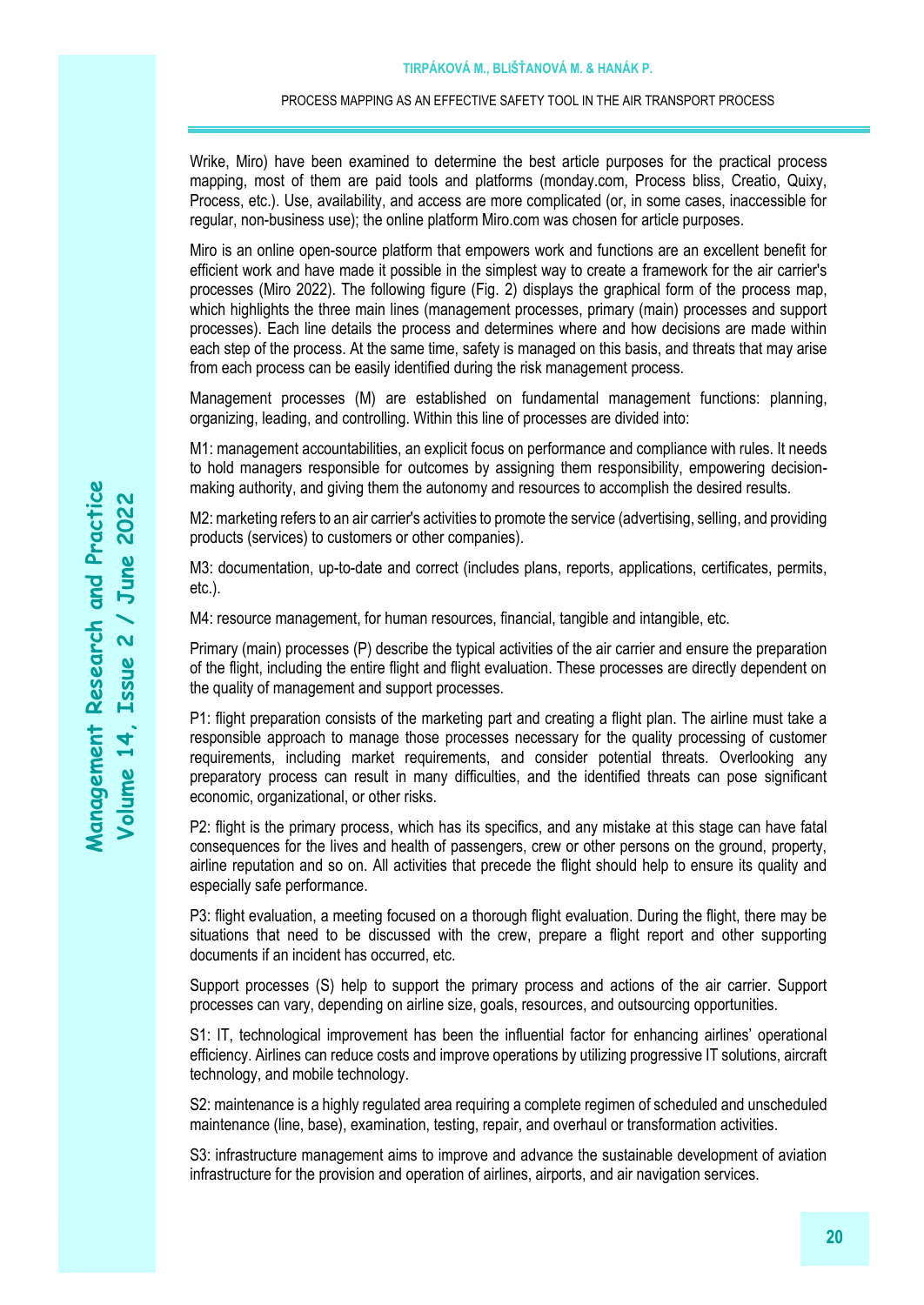S4 safety/security. Aviation safety refers to the actions taken to ensure airplanes are free from factors that may lead to damage or loss. Aviation security is one part that may affect passenger safety. It is not related to the airplane itself, but instead to intelligence gathering, pre-boarding procedures and airport security personnel.

Airworthiness management system and compliance controlling system.

M: MANAGEMENT PLANNING PROCESSES **MANAGEMENT** ORGANIZING M1: risk and opportunity LEADING **M4: RESOURCE M3: DOCUMENTATION MANAGEMENT M2-MARKETING** CONTROLLING P: PRIMARY (MAIN) PROCESSES INPUT **OUTPUT CUSTOMER CUSTOMER P1: FLIGHT** P3: FLIGHT **P2: FLIGHT SATISFACTION EQUIREMENTS PREPARATION** EVALUATION MEASUREMENT **S2: MAINTENANCE S3: INFRASTRUCTURE S4: SAFETY/SECURITY**  $51:17$ **MARKETING S: SUPPORTIVE** COMPLIANCE **SUPPORT** PROCESSES CONTROLLING **SYSTEM** 

FIGURE 2 - GRAPHICAL SCHEME OF THE PROCESS MAP FOR AIR CARRIER, WHICH HIGHLIGHTS THE THREE MAIN LINES (MANAGEMENT PROCESSES, PRIMARY (MAIN) PROCESSES AND SUPPORT PROCESSES) *Source: own elaboration*

It is possible to assign individual air carriers' responsibility for selected processes concerning business models and process maps. Of course, it is also necessary to think about the possibilities of outsourcing, which are currently very widespread in the aviation industry. The graphic scheme of the process map and its active use in practice has many benefits. As the individual processes are precisely defined, described, and implemented, it is also simpler to identify specific activities related to the processes. The following figure (Fig. 3) illustrates some of the activities that cover the processes.

| M: MANAGEMENT<br>PROCESSES                                                                                                                                                                                                                                                          | P: PRIMARY (MAIN)<br>PROCESSES                                                                                                                                                                                                                                                                                        | S: SUPPORTIVE<br>PROCESSES                                                                                                                                                                                                                          |
|-------------------------------------------------------------------------------------------------------------------------------------------------------------------------------------------------------------------------------------------------------------------------------------|-----------------------------------------------------------------------------------------------------------------------------------------------------------------------------------------------------------------------------------------------------------------------------------------------------------------------|-----------------------------------------------------------------------------------------------------------------------------------------------------------------------------------------------------------------------------------------------------|
| M1: Risk management is a methodology to enable enterprises<br>to reduce risks in accomplishing goals. An opportunity<br>management approach is equal to the risk management<br>process, but in this case, the goal is to create and seize<br>opportunities [Ivascu and Cioca 2014]. | P1: fight preparation is one of the essential parts of the<br>whole air transport process. The airline needs to prepare<br>a proper flight plan, flight schedule available for<br>customers and all-important permission (arrival,<br>departure airports, overflight permit etc.).                                    | S1: IT is one of the fundamental fields today; therefore,<br>network management and appropriate IT protection are an<br>essential part of support processes that directly or indirectly<br>affect other operations.                                 |
| M2: marketing activities relate to the adequate promotion and<br>advertisement of an organization, which is very important,<br>particularly in aviation.                                                                                                                            | P2: pre-flight briefing is part of the junction from everyday.<br>life to the highly dynamic environment of flight. The briefings<br>are fundamental moments for the establishment of the<br>leader, for team building, and an opportunity to study all the<br>operational data relevant to the flight (Stefan 2017). | 52: maintenance activities have a special place in the case of<br>flight and flight preparation. The maintenance of an aircraft<br>provides assurance of flight safety, airworthiness, and<br>reliability [Kinnison and Siddigui 2013].             |
| M3: documentation management and management of external<br>documentation represent a very important part of every<br>organization. Documentation needs to be simple but precise,<br>transparent, and up to date.                                                                    |                                                                                                                                                                                                                                                                                                                       | \$3: building and infrastructure management is linked to all<br>buildings, structures, and others (for example, offices,<br>hangars, etc.).                                                                                                         |
|                                                                                                                                                                                                                                                                                     | P3: post-flight briefing is like the pre-flight briefing.<br>In this part, the flight is evaluated, the necessary<br>documentation is prepared after the flight<br>evaluation, and in-flight events are investigated.                                                                                                 |                                                                                                                                                                                                                                                     |
| M4: as there are many resources in an organization, it is<br>important to manage these properly. In that event, an<br>organization needs to focus on its own resources and manage<br>depending on the quantity.                                                                     |                                                                                                                                                                                                                                                                                                                       | S4: safety management system helps organizations offer<br>services (or products) at the highest level of safety and<br>maintain safe operations. The major goal is safety, so all<br>activities are significant and ought to be ensured adequately. |

FIGURE 3- GRAPHICAL SCHEME OF THE MAIN ACTIVITIES LINKED TO PROCESSES LINES (MANAGEMENT PROCESSES, PRIMARY (MAIN) PROCESSES AND SUPPORT PROCESSES) DEFINED IN THE PREVIOUS SECTION *Source: own elaboration*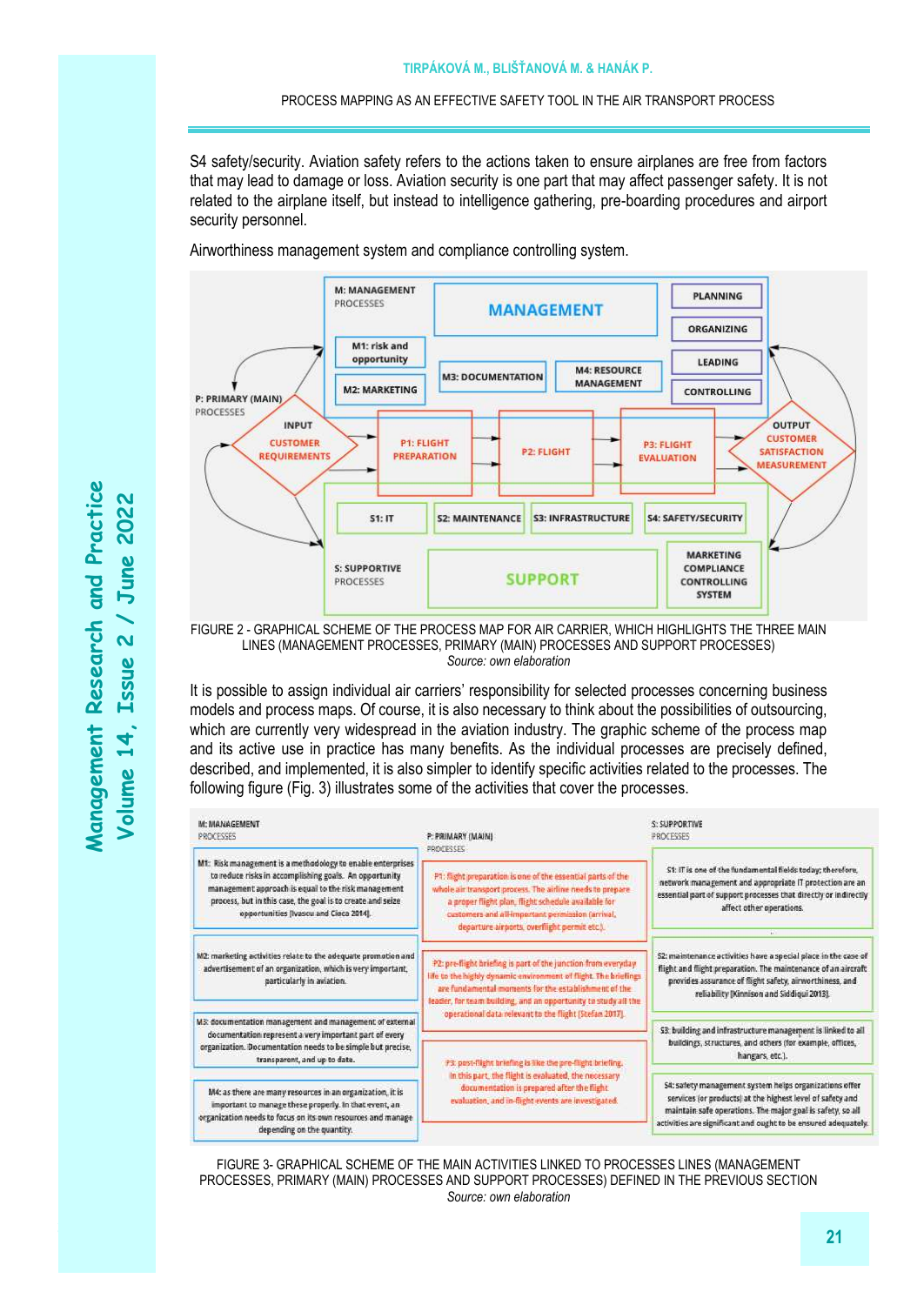The use of process maps is widely used across the company. The process map benefits all activities from planning, marketing, information technology, and resource management to flight preparation, flight, and flight evaluation. These are easy to use because such a map is clear, transparent, and straightforward. In addition, it provides space for modification according to the needs of each process or even activity. Furthermore, a process map helps identify risk with risk owners, including stakeholders' identification which enter the process. It is more difficult to define the risks of the air transport process precisely, given that it is a very complex process involving many activities. Risks are of an economic, technical, organizational, or other nature and may have different impacts on processes, operations, and stability. The process map can be further extended by a stakeholder map, which can be independent or summative. A stakeholder identification can help capture and describe who the stakeholders are, their roles in the activity and participation. It is essential to know the stakeholders because they create risk management contexts. Stakeholders can be internal or external (Fig. 4).

| <b>INTERNAL</b>                                                                             | <b>EXTERNAL</b><br><b>STAKEHOLDERS</b>                                                                                                                                                                                         |
|---------------------------------------------------------------------------------------------|--------------------------------------------------------------------------------------------------------------------------------------------------------------------------------------------------------------------------------|
| STAKEHOLDERS<br><b>STAFF</b><br><b>SUPPLIERS:</b><br>· CATERING<br>· HANDLING<br>$\cdot$ IT | CUSTOMERS (individuals, travel agencies,<br>entrepreneurs, postal authorities)<br>STATES, COUNTRIES<br>ICAO, IATA, EASA<br><b>AIRPORT</b><br><b>LEASING COMPANIES</b><br><b>INSURANCE</b><br>AIRCRAFT PRODUCERS<br>PROCUREMENT |
|                                                                                             | <b>STAKEHOLDER</b>                                                                                                                                                                                                             |
|                                                                                             | <b>SUPPLIERS:</b><br>• WATER, GAS, ELECTRICITY<br>· FUEL<br>· CATERING, HANDLING, IT<br>· OTHER                                                                                                                                |

FIGURE 4 - STAKEHOLDERS – INTERNAL AND EXTERNAL *Source: own elaboration*

Stakeholders' specifics should also be described, and a suitable form is a stakeholder map. A stakeholder map is also a brief diagrammatic representation of the stakeholders with their interests. Article map contains internal and external stakeholders who enter the individual processes. The same marking structure (ALL, M-Management, P-process, and S-support) was used for their determination.



FIGURE 5 - STAKEHOLDER'S MAP AND ASSIGNMENT TO INDIVIDUAL PROCESSES, WITH STANDARD MARKING STRUCTURE (M, P, S AND ALL) *Source: own elaboration*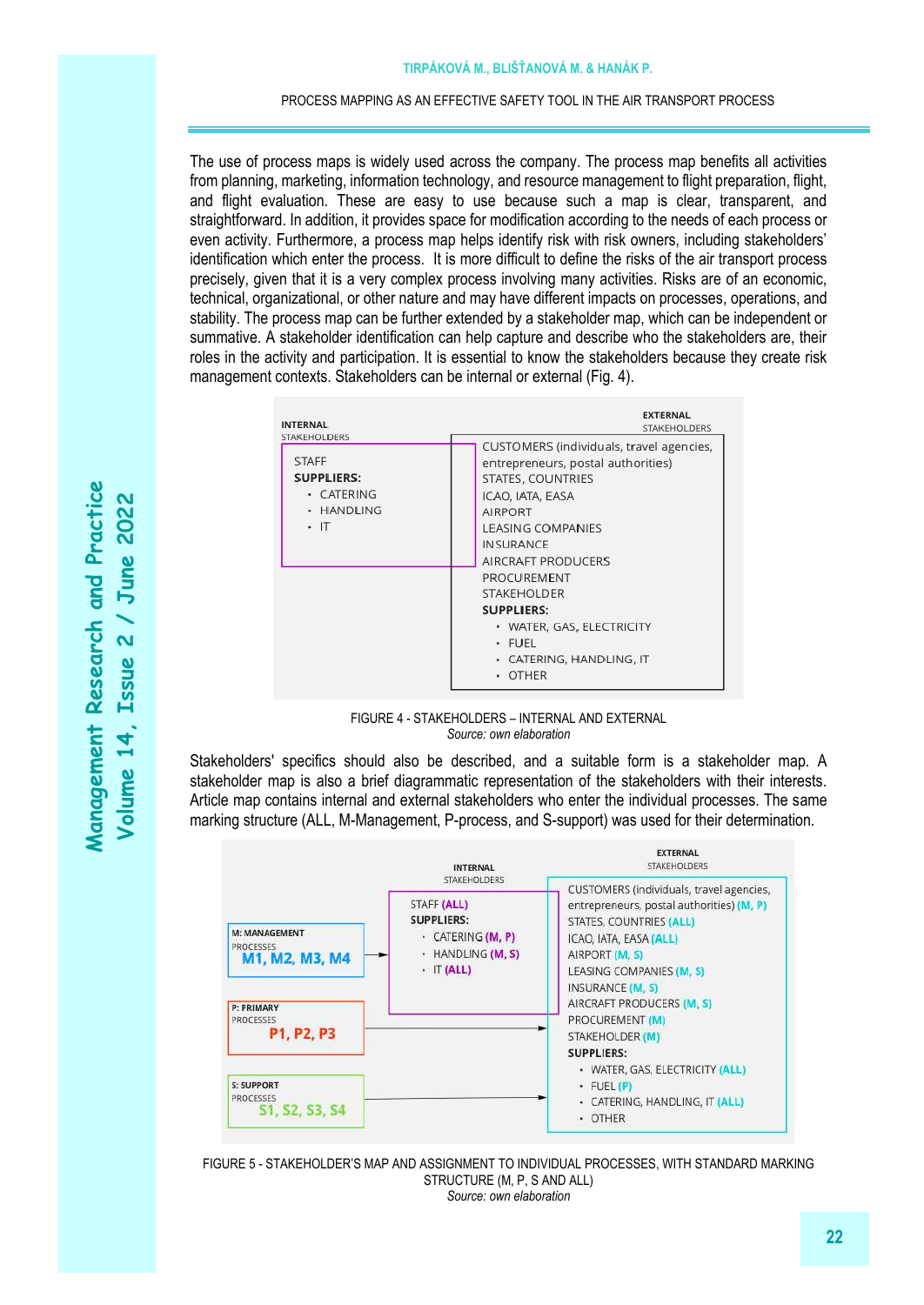## **4. CONCLUSIONS**

The air transport process is characterized by the complexity of individual activities, emphasizing safety and compliance with the relevant requirements in this area. It requires mutual coordination between the operations and activities and comprehensive knowledge of the context, such as the stakeholders involved in the process. The main goal of the process is to ensure the flight, i.e., the safe performance of the customer's specific (allergies, cultural, comfort, etc.) requirements, which is measured at the end through measurable key performance indicators (KPIs – waiting time, baggage loss, the entire experience, etc.). Therefore, processes need to be adequately understood to achieve their purpose.

A helpful tool is a process map representing a holistic and comprehensive view of an organization's processes and significant connections. By establishing a process map, an organization can benefit from many points of view, for instance, clarity as via process map organization have a broader perspective of how the organization operates, customer connections, risk mitigation by comprehending how the pieces of the operational work and where threats could arise and stakeholders' identification. This article deals with processing the process map of the air transport process, whereby three fundamental lines of processes were defined (management, primary, support). In the first part of this article, a mind map was developed, which emphasized the position of the air carrier (concerning defined business models) and processes, including the possibility of outsourcing. The second part of the article dealt with elaborating a process map, which described the air transport process simply and understandably. It is clear from the process map that the processes interact and create a comprehensive system that can be modified according to the needs of the air carrier, the customer, and the market. The last part of the article focused on stakeholders and extended the process map to these stakeholders, given that they provide an essential context for risk management.

Although there are currently not many authors dealing with the issue of process mapping in aviation, this area is beneficial and can bring significant changes in the understanding and safety support.

### **REFERENCES**

- Aguilar-Savén R.S. (2004). Business process modelling: Review and framework, *International Journal of Production Economics*, 90(2), 129-149. [https://doi.org/10.1016/S0925-5273\(03\)00102-6.](https://doi.org/10.1016/S0925-5273(03)00102-6)
- Alternative Airlines. (2022). Ultra low-cost airlines. Retrieved 12 Jan 2022. Available online: <https://www.alternativeairlines.com/ultra-low-cost-airlines>
- Al-Fedaghi S., Mohamad Y. (2019). Business Process Mapping: A Case Study, *2019 IEEE/ACS 16th International Conference on Computer Systems and Applications (AICCSA)*, 1-8. doi: 10.1109/AICCSA47632.2019.9035277.
- Bititci U.S., Muir D. (1997). Business process definition: a bottom‐up approach, *International Journal of Operations & Production Management*, 17(4), 365-374, https://doi.org/10.1108/01443579710159950
- Brechter S. (2022). Process Management for Business Aviation Administration Teams. Retrieved 27 Jan 2022. Available online: [https://www.graystoneadvisors.com/process-management-for-business-aviation](https://www.graystoneadvisors.com/process-management-for-business-aviation-administration-teams/)[administration-teams/](https://www.graystoneadvisors.com/process-management-for-business-aviation-administration-teams/)
- Hamdi M. (2018). Safety Management Systems Overview, Aerodrome SMS Workshop, Cairo, 27-29 November 2018. Retrieved 13 Feb 2022 Available online: [https://www.icao.int/MID/Documents/2018/Aerodrome%20SMS%20Workshop/M0-2-](https://www.icao.int/MID/Documents/2018/Aerodrome%20SMS%20Workshop/M0-2-SMS%20Overview.pdf) [SMS%20Overview.pdf](https://www.icao.int/MID/Documents/2018/Aerodrome%20SMS%20Workshop/M0-2-SMS%20Overview.pdf)
- Ivascu L., Cioca, L. I. (2014). Opportunity risk: integrated approach to risk management for creating enterprise opportunities, *Advances in Education Research*, 49(1), 77-80.